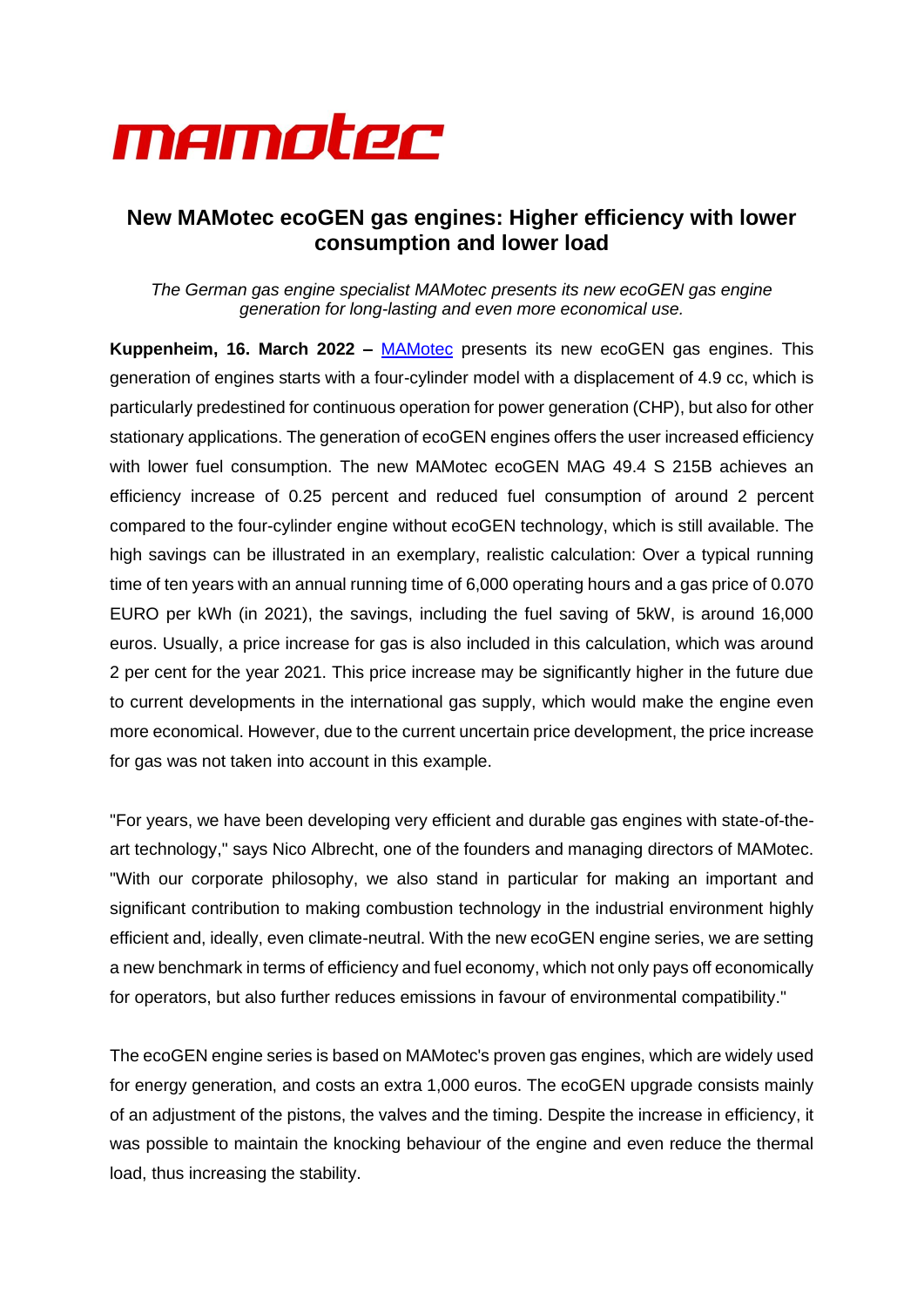As an option, the trijekt engine control, specially configured and programmed by MAMotec, is also available for the MAMotec ecoGEN engine models. The integrated engine control consolidates all control units and the complete sensor data acquisition onto a central platform, enabling even more efficient operation as well as processing of the digital operating data into operation-specific solutions and applications.

| <b>Model</b>                    | <b>MAG 49.4 S 215B</b> |
|---------------------------------|------------------------|
| Cylinders (in line)             | 4                      |
| Displacement in I               | 4,9                    |
| Max power kW                    | 55,6                   |
| at 1,500 rpm                    |                        |
| Engine and sensor control       | trijekt (optional)     |
| Width/Length/Height mm          | 532/900/820            |
| Weight kg                       | 355                    |
| Efficiency mechanical ETA total | 37,3                   |
| referred to DIN ISO 3046-1      |                        |
| $NOX$ mg/ $Nm3$                 | $< 100*$               |
| CO mg/ $Nm^3$                   | $< 100*$               |
| NMHC mg/Nm <sup>3</sup>         | $< 150*$               |
| Noise emission motor dB(A)      | 98,1                   |

**Technical data of the new MAMotec ecoGEN gas engine**

\* In conjunction with a 3-way catalytic converter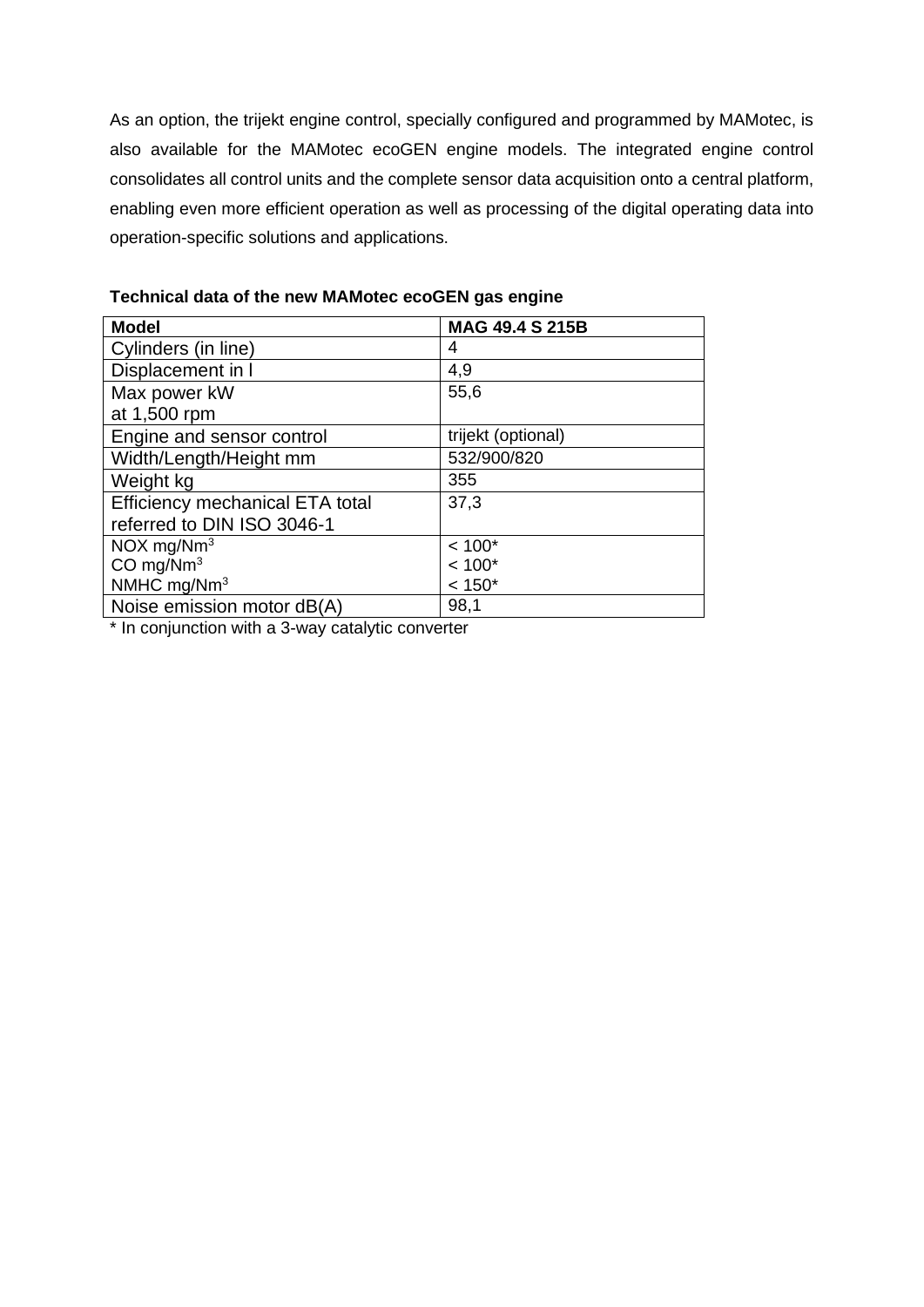## **Fotomaterial zum Download**



MAMotec ecoGEN gas engine with increased efficiency and lower consumption Link to the photo: [https://mamotec-online.de/wp-content/uploads/2022/03/MAMotec-ecoGEN-](https://mamotec-online.de/wp-content/uploads/2022/03/MAMotec-ecoGEN-MAG49.4.png)[MAG49.4.png](https://mamotec-online.de/wp-content/uploads/2022/03/MAMotec-ecoGEN-MAG49.4.png)



MAMotec ecoGEN Logo Link to the photo: [https://mamotec-online.de/wp-content/uploads/2022/03/eco\\_GEN](https://mamotec-online.de/wp-content/uploads/2022/03/eco_GEN-scaled.jpg)[scaled.jpg](https://mamotec-online.de/wp-content/uploads/2022/03/eco_GEN-scaled.jpg)



Caption: MAMotec Managing Director Nico Albrecht Link to the photo: [https://mamotec-online.de/wp-content/uploads/2022/01/MAMotec-GF-Nico-](https://mamotec-online.de/wp-content/uploads/2022/01/MAMotec-GF-Nico-Albrecht-scaled.jpg)[Albrecht-scaled.jpg](https://mamotec-online.de/wp-content/uploads/2022/01/MAMotec-GF-Nico-Albrecht-scaled.jpg)